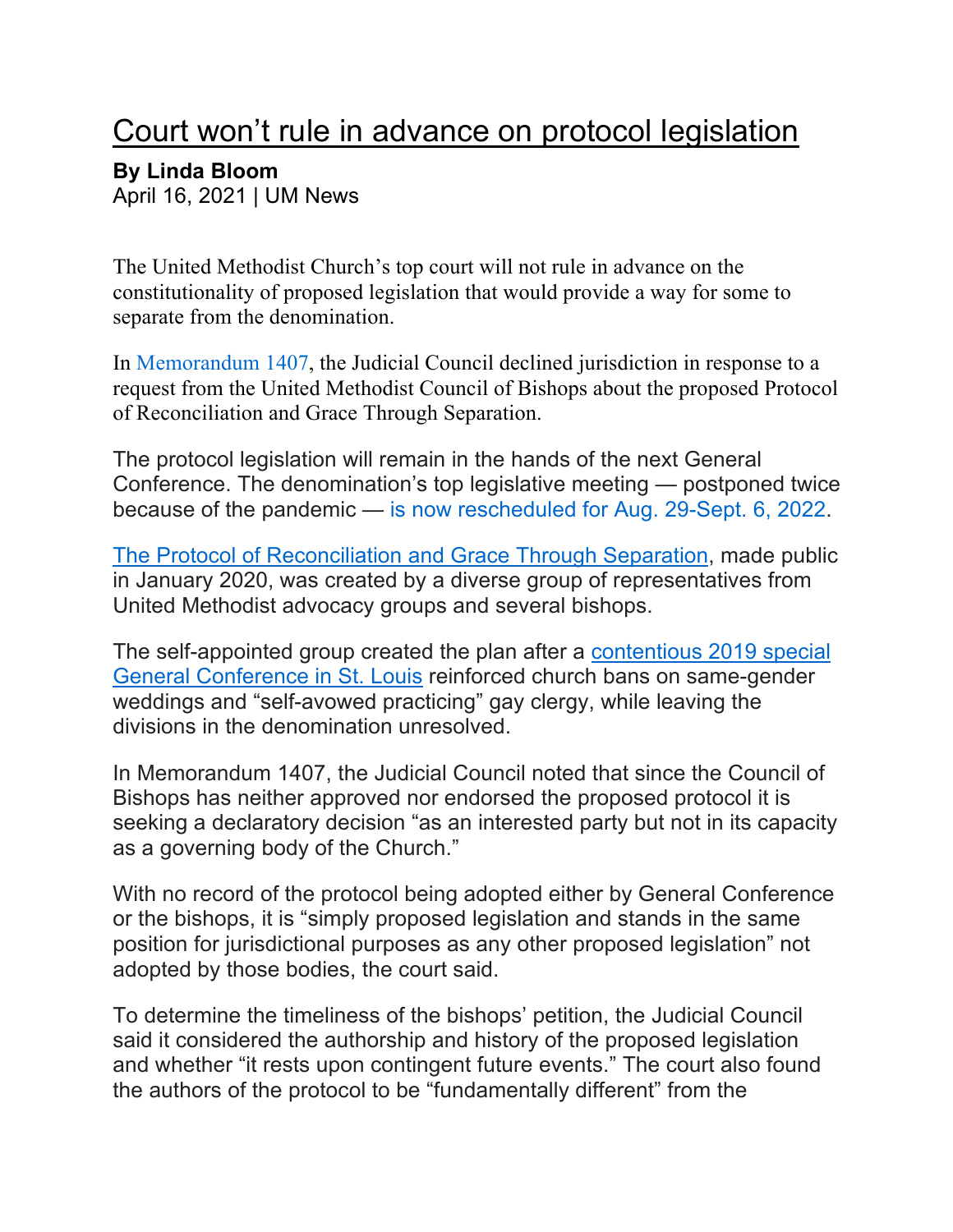Commission on a Way Forward, a group authorized by the 2016 General Conference.

"Until the General Conference has the opportunity to consider and *act* on all proposals, including the Protocol, we must avoid interfering with the legislative process through premature adjudication," the Judicial Council said in its ruling.

## **Departing the United Methodist Church**

By Keith Boyette - April 16, 2021

With the recent further postponement of the General Conference of The United Methodist Church to August 29 – September 6, 2022, a number of local churches are evaluating whether they should depart from the UM Church now rather than waiting until the General Conference occurs. The General Conference will consider legislation implementing the Protocol for Reconciliation and Grace through Separation. If it is adopted it would provide for a restructuring of the denomination, resulting in a post-separation UM Church and most likely two additional churches, the Global Methodist Church and the Liberation Methodist Connexion.

Under the terms of the Protocol legislation, central conferences, annual conferences, and local churches could choose to align with one of the new denominations. If they did so, they would be released from the trust clause of the UM Church and so retain all their assets, properties, and buildings. Additionally, as they aligned with a new church they would not have to pay the UM Church for current or past apportionments, or a lump sum payment for their proportionate shares of future unfunded pension liabilities. Rather, payment for future pension liabilities would continue to be made by a congregation on a monthly or annual basis just as they come due now.

These terms would only apply if local churches aligned with one of the new denominations. Churches that choose to withdraw from the UM Church to become independent would not receive these benefits.

The process outlined in the Protocol legislation is the least complex and most economical pathway for a church to take once it decides it wants to separate from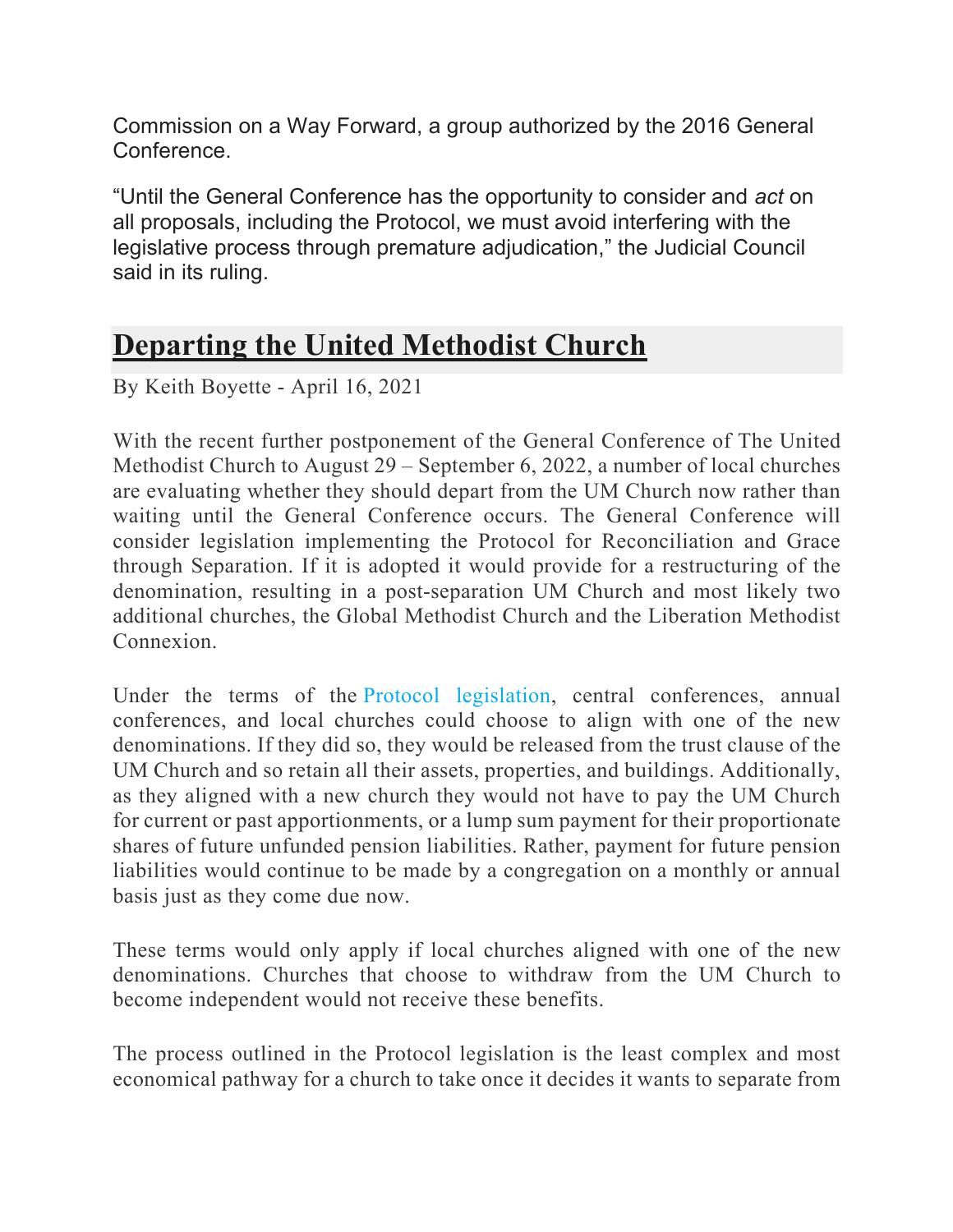the UM Church. However, this pathway cannot be taken until the Protocol legislation is adopted.

The theologically diverse members of the Protocol Mediation Team which crafted the legislation continue to be committed to its adoption. They covenanted "to fully support this Protocol and each other in [their] joint effort to seek its implementation." Furthermore, they agreed to "recommend the Protocol's implementing legislation to be voted upon and adopted, [and they agreed] not [to] participate in or support legislation or other efforts that are inconsistent with the principles and terms of the Protocol and the implementing legislation."

Recently, four members of the team (Bishop Thomas Bickerton, Bishop Christian Alsted, Jan Lawrence, and Keith Boyette) met with Wisconsin Annual Conference delegates and alternates to the General and Jurisdictional Conferences. The four members reiterated their continued support for the Protocol legislation as they shared its provisions with the delegates.

At one point during the meeting, a delegate asked what would happen if the Protocol legislation was not adopted. Bishop Bickerton responded, **"**It is frightening to think about what would happen if the Protocol is not passed. The failure to adopt the Protocol would leave the church mired in a continuation of the conflict that has undermined the health, vitality, and witness of the UM Church for years. I believe that the Protocol is the best way to peaceably resolve the conflict. We have a clear choice – a continuation of the conflict that has been clearly demonstrated at the recent gatherings of the General Conference or an amicable and orderly separation that clearly witnesses to the world the Christlike way to deal with irreconcilable conflict."

I am often asked, "Other than the Protocol, are there alternative ways for local churches to withdraw from the UM Church?" Yes, there are other potential pathways out of the denomination.

At the 2019 special General Conference a process to exit the denomination was adopted; it is outlined in paragraph 2553 of the UM Church's *Book of Discipline*. However, this process is complex, time-consuming, and it is likely to be quite expensive for most local churches. Consequently, few churches have used the pathway. Unlike realignment under the Protocol, the process for disaffiliation requires the approval of the local church's annual conference. It also requires the church to pay all its current year's apportionments plus an additional year of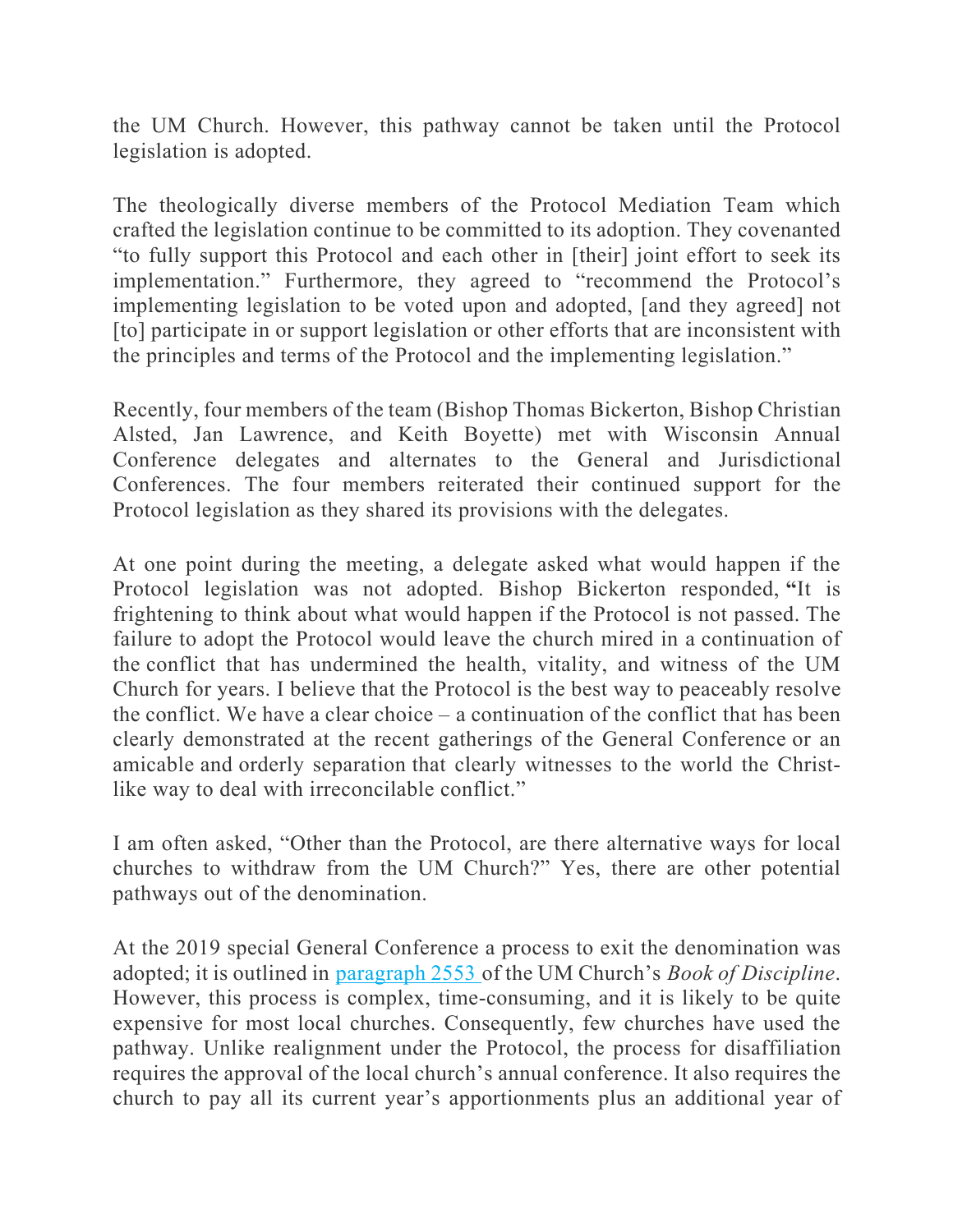apportionments. In addition, the church must immediately pay 100 percent of its proportionate share of its annual conference's unfunded future pension liability, typically a six- or seven-figure number. Some annual conferences have suggested the church may have to pay all or a portion of the value of its building to receive the building released from the trust clause.

If a church were to initiate this disaffiliation process now, it would not complete it until the next meeting of its annual conference, most likely in May or June 2022, just months before the General Conference's consideration of the Protocol.

The Wesleyan Covenant Association has advised churches against pursuing disaffiliation because of its complexity, cost, and uncertainty.

There are two additional provisions in the *Discipline* that may be used for churches to exit. Under paragraph 2549, the annual conference can close a local church and then sell the assets of the church to the former congregants constituted as a new church not affiliated with the UM Church. The price of such a sale would likely be the approximate value of those assets if sold in an arm's length sale. If the annual conference chooses to proceed in this way, the entity purchasing the assets would likely not have to pay a sum for the closed church's proportionate share of the unfunded future pension liability.

Under paragraph 2548.2, a local church can deed a church's property to another evangelical denomination under a comity agreement. Such a transaction has to be approved by the annual conference. In one instance where this occurred, the local church was required to pay their proportionate share of the unfunded future pension liability as part of the transfer of the property. In the spirit of the Protocol, this provision could be a vehicle for the UM Church to use now to implement an amicable separation.

In that event, the Global Methodist Church could be legally formed and recognized as another evangelical denomination. The comity agreement between the UM Church and the Global Methodist Church could incorporate the terms of the Protocol permitting the property to be transferred without any payment, and the withdrawing church and the other evangelical denomination (e.g., the Global Methodist Church) could agree to pay the future pension liability as it becomes due.